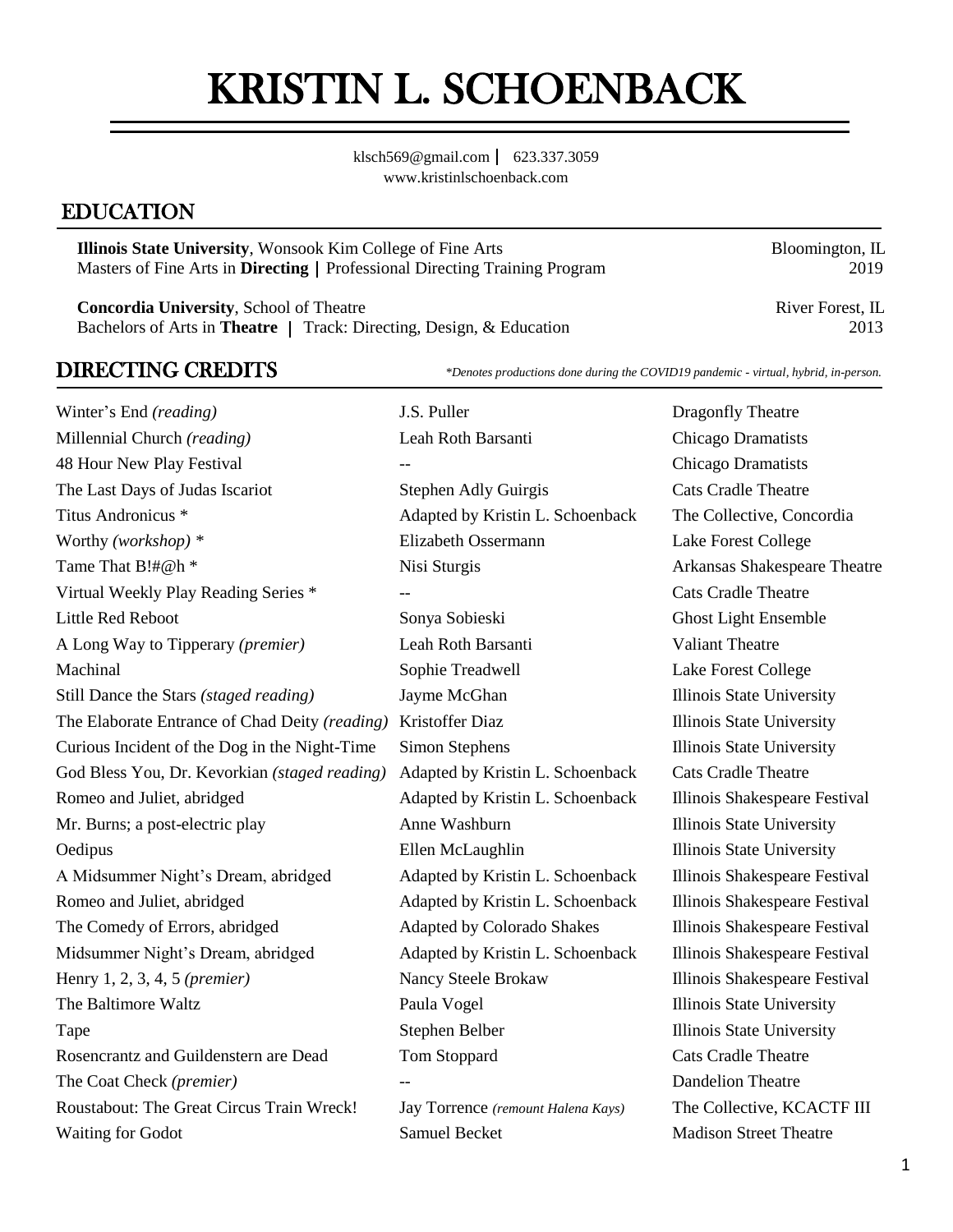## TEACHING EXPERIENCE

#### **CONCORDIA UNIVERSITY, CHICAGO**

#### **Voice & Movement** (THR 3600) **Spring 2021**

Acting lab focused on body and voice as an instrument of expression. Students introduced to Linklater, Laban, and Viewpoints, with the goal of cultivating self-awareness in artistic expression.

#### *Script Analysis* (THR 4500) Spring 2021

Contemporary techniques for analyzing plays for the purpose of production in areas of acting, directing, design, dramaturgy, and scholarly pursuits. Focused on structure of The Hero's inner/outer journey, looking towards adaptation as a craft, and how analysis can feed artistic expression.

#### **GOVERNORS STATE UNIVERSITY**

#### *Advanced Acting* (TAPS 3210)Spring 2020

Provides students with a continuation of basic acting studies and refining performance skills. Students focus on scene study in realism while engaging in the basics of movement work with an in-depth view at text analysis with the goal of cultivating a self-awareness in artistic experience.

#### **ILLINOIS STATE UNIVERSITY**

*Experiencing Theatre* (THE 152) Fall 2016 - Spring 2017 Introduces undergraduate non-majors to the principles and collaborative processes of theatrical productions. Lecture course once a week, and break out sections for hands-on, practical work.

#### *Principles of Stage Direction* (THE 240) Fall 2017 – Fall 2018

Introduces undergraduate theatre majors to the art of directing. Students engage in hands-on experience with text analysis, staging principles, and communication with actors, providing a basic vocabulary and methodology.

## WORKSHOPS/LECTURES

| CONCORDIA UNIVERSITY, CHICAGO<br>VIEWPOINTS – Full 2-Day Workshop for majors $\&$ non-majors in Viewpoints work.          | May 2021    |
|---------------------------------------------------------------------------------------------------------------------------|-------------|
| <b>ARKANSAS SHAKESPEARE THEATRE</b><br>REVISITING SHAKESPEARE – Lecture/Discussion Revisiting Taming of the Shrew in 2020 | June 2020   |
| LINCOLN COLLEGE<br>THEATRE STUDIES – Guest Lecture: The Role of a Director/Staging <i>Machinal</i>                        | Spring 2020 |
| <b>LAKE FOREST COLLEGE</b>                                                                                                |             |
| <b>THEATRE STUDIES</b> – Movement & Ensemble Workshop in Viewpoints & Laban<br><b>ILLINOIS STATE UNIVERSITY</b>           | Fall 2019   |
| THE 152: Experiencing Theatre – Guest Lecture: The Role of a Director (2019)                                              |             |
| THE 152: Experiencing Theatre – Guest Lecture: The Role of a Director (2018)                                              |             |
| THE 152: Experiencing Theatre – Guest Lecture: Staging The Curious Incident  Night-Time (2018)                            |             |
| THE 152: Experiencing Theatre – Guest Lecture: Theatre for Social Change, Directing <i>Oedipus</i> (2017)                 |             |
| THE 152: Experiencing Theatre – Guest Lecture: Basics of a Director (2017)                                                |             |
| THE 152: Experiencing Theatre – Guest Lecture: Principles of Composition (2016)                                           |             |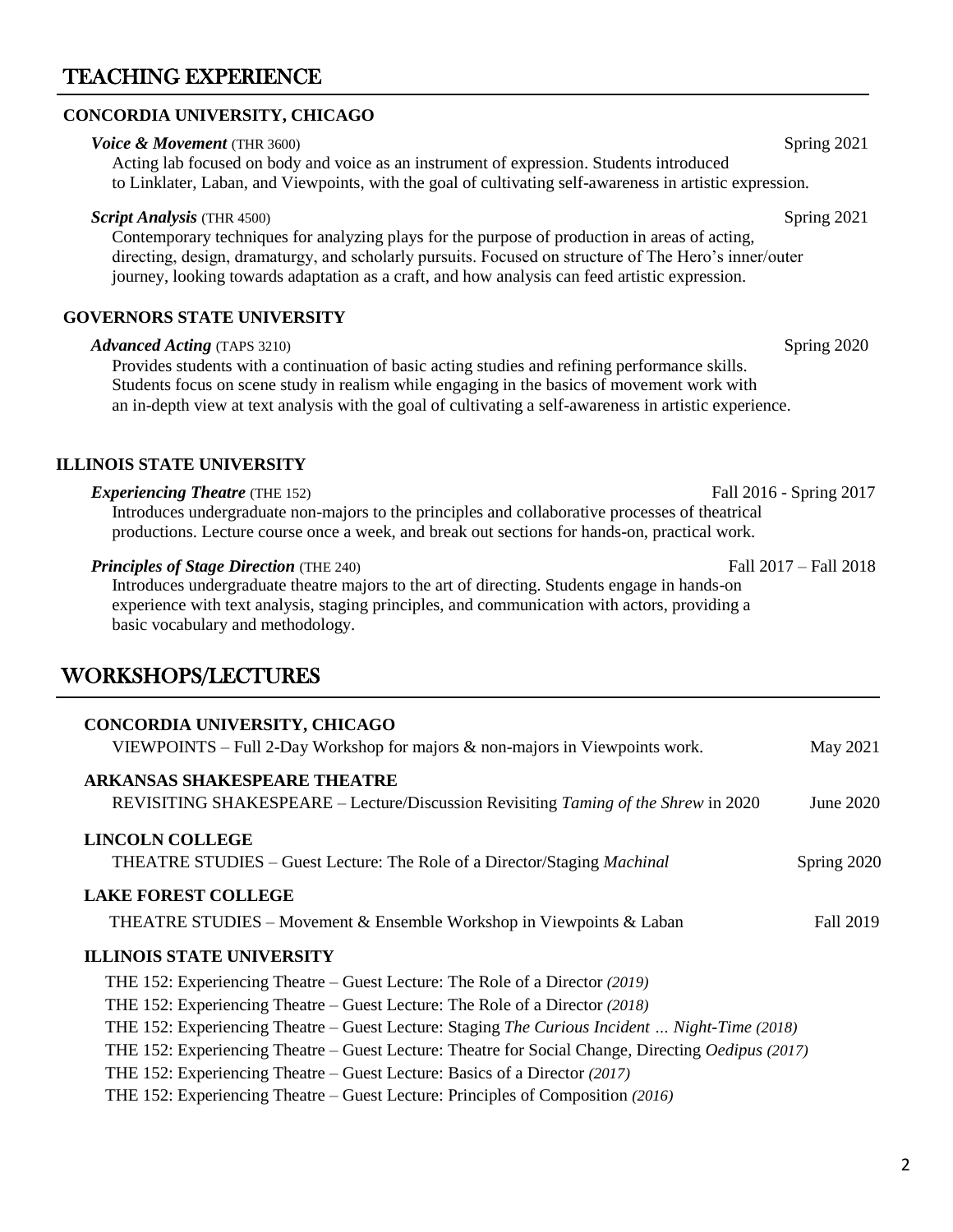#### COACHING *(2016 – 2019)*

Work with undergraduate actors to coach them for auditions, and competition work with monologues and scenes, with a focus in realism and Shakespeare.

#### ADVISING *(2016 – 2019)*

Work with undergraduate directing students for festival and competition productions, mentoring them through the whole of the directorial process; from research, pre-production, rehearsal, & tech.

#### **ILLINOIS SHAKESPEARE FESTIVAL**

INTERNATIONAL STUDIES – Guest Lecture on staging *A Midsummer Night's Dream* (2017)

SHAKESPEARE IN THE COMMUNITY – Various workshops on language, practices, & performance. (2018)

## PROFESSIONAL EXPERIENCE

| <b>Founder/Artistic Director</b>                                                                                                                                                                                                                                                        | $2016$ – Present       |
|-----------------------------------------------------------------------------------------------------------------------------------------------------------------------------------------------------------------------------------------------------------------------------------------|------------------------|
| <b>Cats Cradle Theatre</b>                                                                                                                                                                                                                                                              | Chicago, IL            |
| - Project-based company which focuses on new work and new industry practices<br>- Centers on Community engagement and social activism, fostering relationships in the industry & community<br>- Develop & manage production budgets, creative & producing team, fundraising & marketing |                        |
| <b>Executive Assistant/Project Management</b>                                                                                                                                                                                                                                           | $2014$ – Present       |
| Metropolis Coffee Company                                                                                                                                                                                                                                                               | Chicago, IL            |
| - Sales, accounting, financial management<br>- Foster relationships with vendors $\&$ distributors $\&$ manage local wholesale accounts<br>- Industry focused social media, marketing, & brand management                                                                               |                        |
| <b>COVID-19 Compliance Officer</b> *Certified CCO*                                                                                                                                                                                                                                      | September 2021         |
| <b>DePaul Graduate Films</b>                                                                                                                                                                                                                                                            | Chicago, IL            |
| - Managed COVID Compliance Rules between Producers, SAG Office, & Actors<br>- Managed on set procedures around COVID-19 limitations<br>- Organized & Communicated Procedures and testing paperwork                                                                                      |                        |
| <b>Patron Services Associate</b>                                                                                                                                                                                                                                                        | $May - September 2019$ |
| Arizona Broadway Theatre                                                                                                                                                                                                                                                                | Peoria, AZ             |
| - Sales for season subscriptions, individual tickets, group sales, and special performances<br>- Maintained patron database, front desk and reception duties                                                                                                                            |                        |
| <b>Education Artist &amp; Director</b>                                                                                                                                                                                                                                                  | 2019                   |
| Academy Camp, Arizona Broadway Theatre                                                                                                                                                                                                                                                  | Peoria, AZ             |
| - Built curriculum facilitating workshops in acting, auditioning, musical theatre, and dance<br>- Managed a team of teaching artists                                                                                                                                                    |                        |
| - Organized camp schedule, coordinated with the theatre's production managers                                                                                                                                                                                                           |                        |
| <b>Education Program Manager &amp; Director</b>                                                                                                                                                                                                                                         | $2016 - 2019$          |
| Touring Company, Illinois Shakespeare Festival                                                                                                                                                                                                                                          | Bloomington, IL        |
| - Founded and managed touring company with a focus on civic engagement<br>- Designed curriculum, initiated community relationships, and facilitated workshops & talk-backs<br>- Directed productions touring to schools, prisons, & community centers, promoting exposure to arts       |                        |
| in underserved populations                                                                                                                                                                                                                                                              |                        |
| - Coordinated and managed program including touring schedule and artistic team                                                                                                                                                                                                          |                        |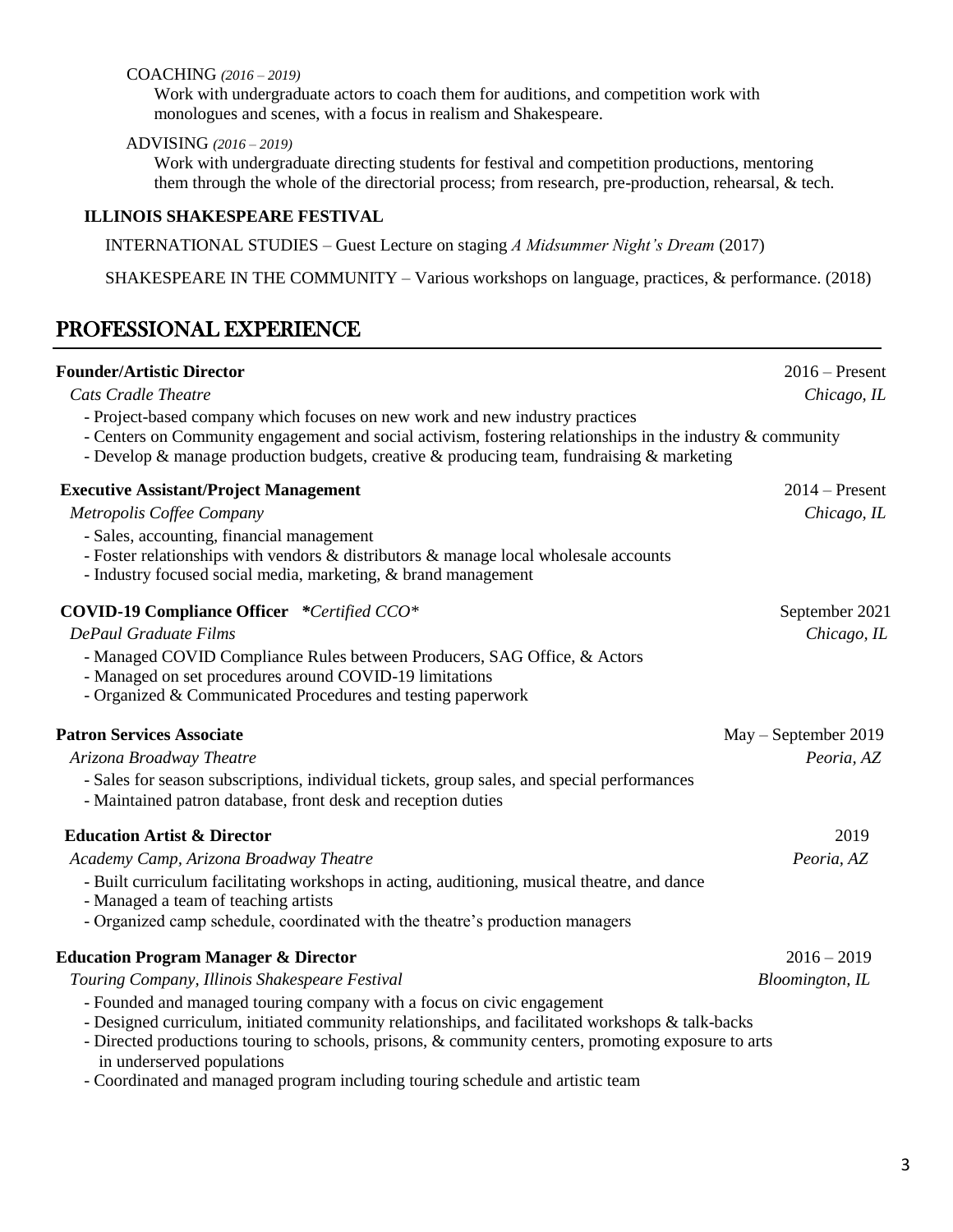| <b>Directing Advisor</b>                                                                                                                                                                                                                       | $2017 - 2019$           |
|------------------------------------------------------------------------------------------------------------------------------------------------------------------------------------------------------------------------------------------------|-------------------------|
| FreeStage, Illinois State University                                                                                                                                                                                                           | <b>Bloomington</b> , IL |
| - Directing advisor for student directors during the student festival                                                                                                                                                                          |                         |
| - Facilitated one-on-one meetings with directors to guide them in their process                                                                                                                                                                |                         |
| - Attended various rehearsals and technical rehearsals with note sessions                                                                                                                                                                      |                         |
| <b>Education Artist &amp; Director</b>                                                                                                                                                                                                         | 2017/2018               |
| Young Artists Camp, Illinois Shakespeare Festival                                                                                                                                                                                              | Bloomington, IL         |
| - Directed, adapted, and developed curriculum & production to support festival's mainstage season<br>- Hired & managed interns and facilitated program schedule                                                                                |                         |
| - Coordinated with festival company & visiting artists for workshops, talk-backs, and performances                                                                                                                                             |                         |
| <b>Casting Assistant</b>                                                                                                                                                                                                                       | 2016                    |
| Illinois Shakespeare Festival                                                                                                                                                                                                                  | Bloomington, IL         |
| - Communicated with actors, scheduled appointments, organized and distributed submissions<br>- Organized and attended in-house auditions for the season company and intern company<br>- Liaison between producing, management, & creative team |                         |
| <b>Event Manager</b>                                                                                                                                                                                                                           | 2016                    |
| ShakesFear, Illinois Shakespeare Festival/Illinois State University                                                                                                                                                                            | Bloomington, IL         |
| - Organized volunteers and events, facilitated artists and managed schedule<br>- Marketing, social media, and budget management                                                                                                                |                         |
| - Coordinated with student body, visiting artists, university departments, and community organizations                                                                                                                                         |                         |
| <b>Artistic Board</b>                                                                                                                                                                                                                          | $2009 - 2013$           |
| Concordia University, Chicago                                                                                                                                                                                                                  | Bloomington, IL         |
| - Worked with the directors, administrator's and creative staff during the production process                                                                                                                                                  |                         |
| - Organized & facilitated production meetings, and area head shops                                                                                                                                                                             |                         |
| - Worked with administration for season planning and production budget managing                                                                                                                                                                |                         |
| <b>Education Artist &amp; Director</b>                                                                                                                                                                                                         | $2009 - 2013$           |
| Youth Summer Camp, Concordia University                                                                                                                                                                                                        | Oak Park, IL            |
| - Directed productions and developed curriculum for musical theatre                                                                                                                                                                            |                         |
| - Organized and facilitated artistic team and group rehearsals                                                                                                                                                                                 |                         |
| - Marketing, social media, and budget management                                                                                                                                                                                               |                         |

## ADAPTATIONS/WRITTEN WORK

| <b>Titus Andronicus</b>                      | The Collective, Concordia                        |
|----------------------------------------------|--------------------------------------------------|
| Romeo & Juliet                               | Touring Company, Illinois Shakespeare Festival   |
| A Midsummer Night's Dream                    | Touring Company, Illinois Shakespeare Festival   |
| Romeo & Juliet                               | Youth Summer Camp, Illinois Shakespeare Festival |
| A Midsummer Night's Dream                    | Youth Summer Camp, Illinois Shakespeare Festival |
| God Bless You Dr. Kevorkian (Staged Reading) | <b>Cats Cradle Theatre</b>                       |

## WORKSHOPS & TRAINING

**Collaborations of Merritt** – *The Michael Merritt Awards* (2021)

*Harvest* by Manjula Padmanabhan Helmed by Joanie Schultz & Chelsea Warren - Designer/Director collaboration festival featuring plays by BIPOC, Women, & LGBTQIA writers and composers.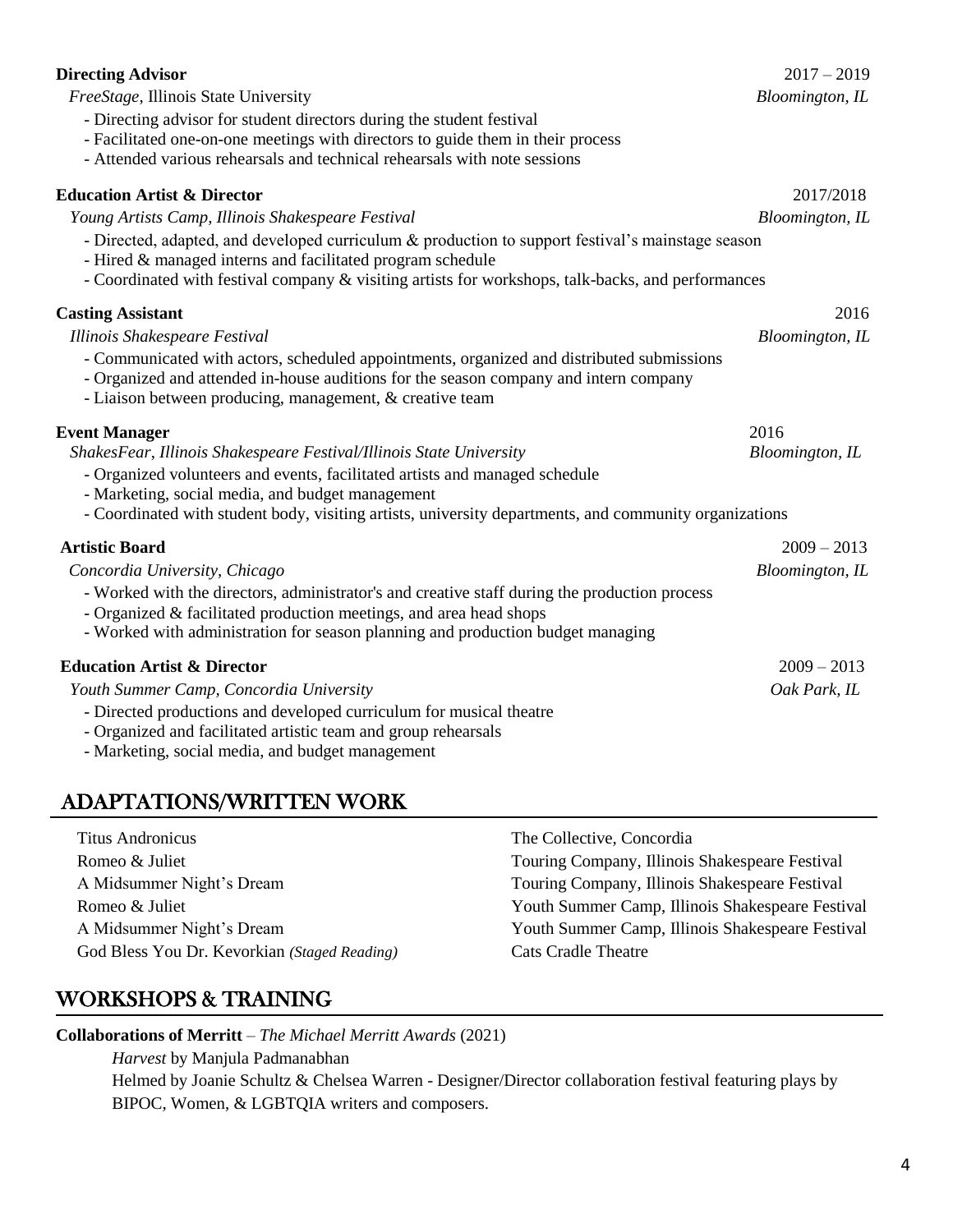#### **Kennedy Center/American College Theatre Festival** – National Conference (2018)

*Talking to Designers* – Tony Cisek *The Collaboration (The Tempest)* – Deborah Booth *Dreaming Up Your Island (The Tempest)* – Madeleine Sayet *Actor Collaboration Workshop (Macbeth)* – Rick Dildine *The Playwright/Director Relationship* – Steve Yockey & Dana Lynn Formby *Staging the Scene* – Joy Zinoman

## CIVIC ENGAGEMENT WORK

֡֡֡֡֡

| (2021)                                                                                                                                                                        |
|-------------------------------------------------------------------------------------------------------------------------------------------------------------------------------|
| - In-rehearsal & Post-show discussions<br>- Fundraising & Promotional Marketing                                                                                               |
| (2021)<br>- Site specific production for community engagement and religious demographic                                                                                       |
| - Post show discussion on gender and identity politics                                                                                                                        |
| Coalition of Sexual Misconduct and Violence at Lake Forest College  Machinal (2019)<br>- In rehearsal & post show discussion with audience<br>- Artist resources and material |
| - Promotional Marketing<br>- In rehearsal & post-show discussion                                                                                                              |
| - Fundraising & promotional marketing & Event Volunteer<br>- Artist resources and material<br>- In rehearsal & Post show discussion<br>- Sensory-Friendly performance         |
| - Site specific production<br>- Post show discussion and workshop about the power of women                                                                                    |
| - Site specific productions<br>- Promotional marketing                                                                                                                        |
| The Department of Psychology, Illinois State University  Mr. Burns; a post-electric play (2018)<br>- Artist resources and material<br>- In rehearsal & post-show discussion   |
| - Fundraising & promotional marking<br>- Artist resources and material                                                                                                        |
| - Volunteer for various events with youth outreach and community clean up                                                                                                     |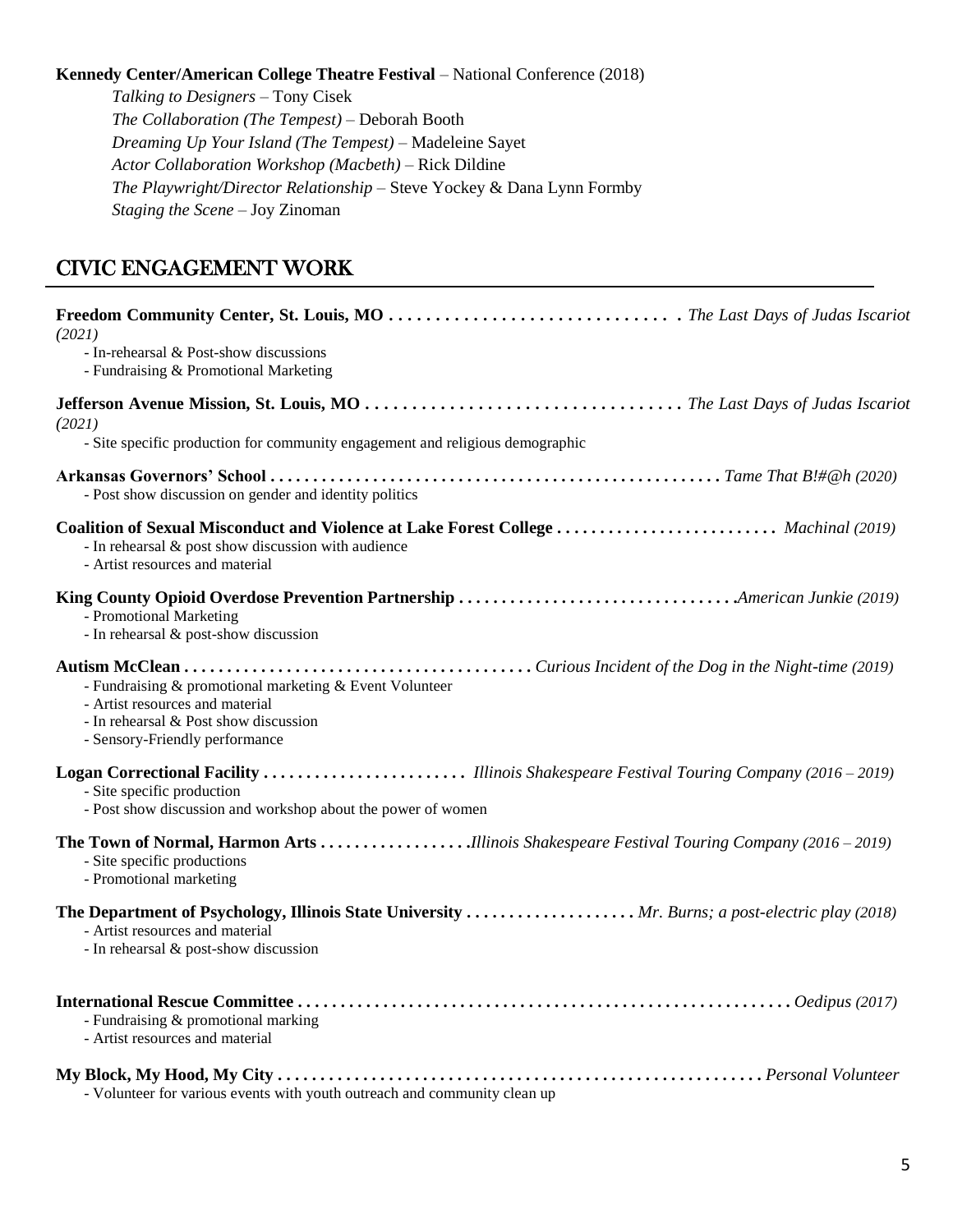| - Promotional marketing<br>- Artist resources and material                                     |
|------------------------------------------------------------------------------------------------|
| - Event volunteer<br>- In rehearsal $\&$ post show discussion<br>- Artist resources & material |
| - Event Volunteer<br>- Artist resources & material<br>- In rehearsal $\&$ post show discussion |

## AWARDS & CERTIFICATIONS

| Certified Covid Compliance Officer                                                        | 2021           |
|-------------------------------------------------------------------------------------------|----------------|
| Associate Member of Stage Directors and Choreographers Union                              | 2018           |
| Three Minute Thesis – People's Choice Award                                               | 2019           |
| National Directing Award - Kennedy Center/American College Theatre Festival               | 2018           |
| Kennedy Center/American College Theatre Festival: Distinguished Direction of Mr. Burns [] | 2018           |
| Kennedy Center/American College Theatre Festival: Distinguished Direction of Oedipus      | 2017           |
| Irene Ryan Acting Nominee                                                                 | 2010/2011/2012 |
| Bergmann Scholarship                                                                      | $2010 - 2012$  |

## ASSISTANT DIRECTING CREDITS

| Upload $\left(\frac{film - 1^{st} AD\right)}$ | DePaul Productions (Jeff Dull)                   |
|-----------------------------------------------|--------------------------------------------------|
| American Junkie (world premier)               | <b>Book-It Repertory Theatre (Jane Jones)</b>    |
| Henry the Fifth                               | Illinois Shakespeare Festival (Karen Kessler)    |
| The Heresy of Love                            | Kennedy Center Theatre Festival (Robert Quinlan) |
| A Midsummer Night's Dream                     | Illinois Shakespeare Festival (Robert Quinlan)   |
| New Playwright's Festival                     | Chicago Dramatists (Stephanie Stroud)            |
| In the Belly of the Whale (Staged Reading)    | Chicago Dramatists (Stephanie Stroud)            |
| Romeo and Juliet                              | The Collective, Concordia (Jason Narvy)          |

## DESIGN CREDITS (Theatre & Film)

Art Department Director Redemption Way *(film)* Costume/SFX Design He Sends Rain *(film)* Gore/SFX Assistant All Our Tragic Art Department Director Christian *(film)* Costume Design Asst. Dorian Gray Costume Design Asst. Rose and the Rime Costume Design Nostalgic *(film)* Costume/Make-up Design OMG *(film)* Costume/Make-up & Hair Endo Magnet Commercial Costume/SFX Design No One Knows I'm Gone Costume/Properties Design Invasion of Skokie Costume/SFX Design In the Soundless Awe (premier) Costume Design American Home *(premier)* 

|      | <b>BP</b> Productions         | Brad Podowski          |
|------|-------------------------------|------------------------|
|      | <b>Revision Entertainment</b> | Jeff Dull              |
|      | The Hypocrites                | Sean Graney            |
|      | <b>Revision Entertainment</b> | Joshua Russell         |
|      | The House Theatre             | <b>Tommy Rapley</b>    |
|      | The House Theatre             | Nathan Allen           |
|      | <b>Independently Produced</b> | Ronald Eltanal         |
|      | <b>Independently Produced</b> | Joshua Russell         |
|      | Zox Films                     | Daniel Zox             |
|      | <b>UCLA Masters Program</b>   | William Barker         |
|      | ShPieL Theatre Co.            | Rachel Edwards Harvith |
| ier) | The Collective                | Jayme McGhan           |
|      | <b>Madison Street Theatre</b> | Meghan Beals McCarthy  |
|      |                               |                        |